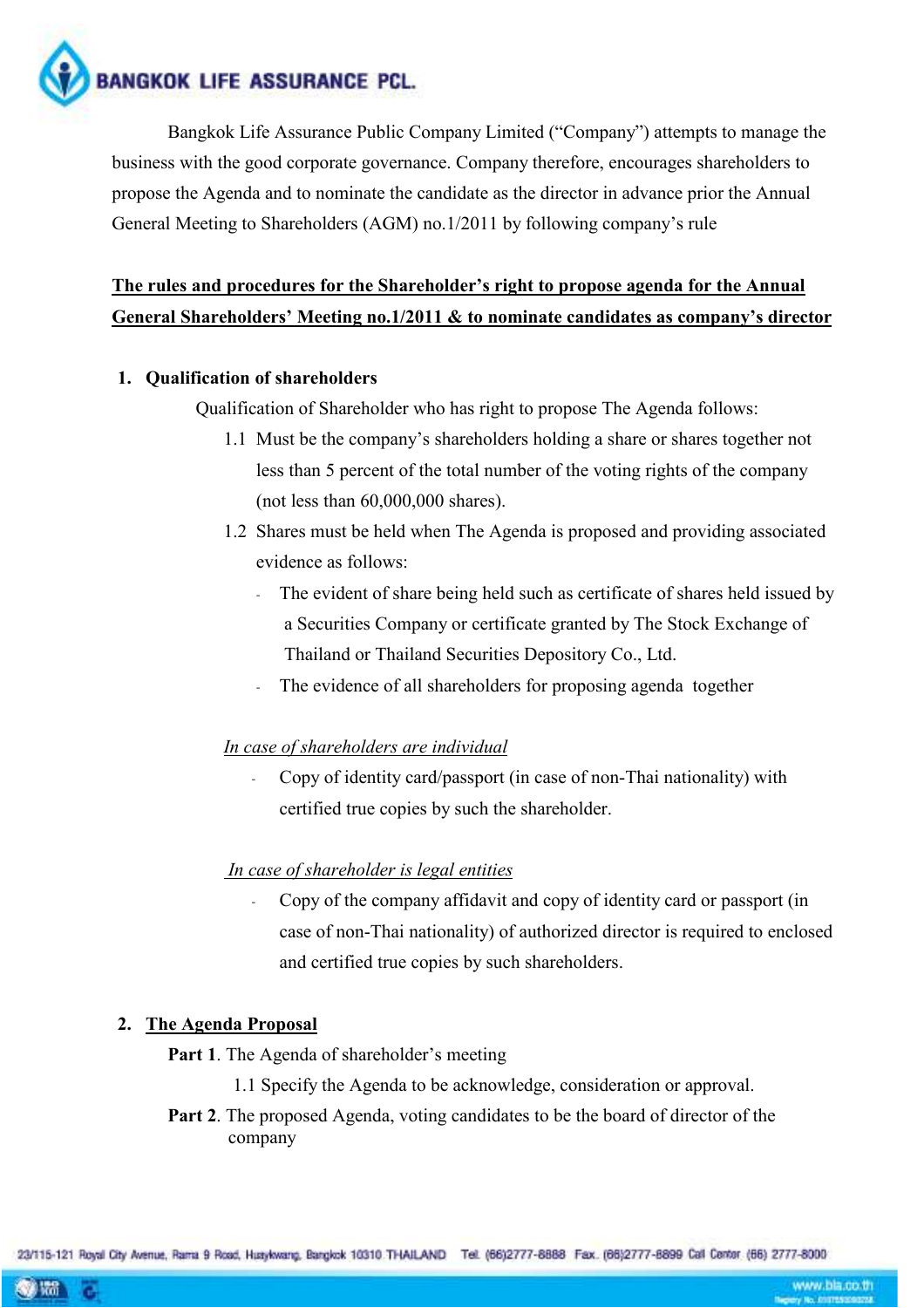

- 2.1. Please specify details of candidate wishing to propose for director election as follows:
	- Name-Last name, Age and nationality
	- Education Degree
	- Education Background
	- Work Experience
	- Current Position
	- Other information (if any)
- 2.2. Candidates must have the qualifications in compliance with related regulations as follows:
	- Securities and Stock Exchange Commission , Thailand
	- The Stock Exchange of Thailand
	- The Life Insurance Act B.E. 2535 Additional B.E. 2551
	- The Life Insurance Act B.E. 2535
	- The Securities and Exchange Act (no. 4) B.E. 2551
- 2.3. The letter of consent of qualified candidate for director position and other support documents such as education certificate, training certificate, working experience (resume) and share certificate.

### The board of director will reject the Agenda's proposal as follows:

- 1. The proposal that violates to law, rule, regulation of the government agencies or other governing agencies or are not complied with the objective, the article of association, the shareholder's resolution, the good corporate good governance of the company
- 2. The proposal that related to usual operation of the company business with did not appear any doubt about unusual cases according to the shareholders reference.
- 3. The proposal that is beyond the control of the company
- 4. The proposal that the shareholders already proposed in shareholders' meeting within the last 12 months and with supported by less than 10% of total voting shares, provided that the facts of said matter have not yet changed significantly
- 5. Other cases as The Capital Market Supervisory Board announcement
- 6. The proposal that the company has already operated
- 7. The proposal that beneficial for specific person or unbeneficial to company's operation.
- 8. The proposal that the information shareholders provided is incomplete or incorrect those who are unable to contact.
- 9. The proposal that the shareholders are not fully qualified.

23/115-121 Royal City Avenue, Rama 9 Road, Huaykwang, Bangkok 10310 THAILAND Tel: (66)2777-8888 Fax, (66)2777-8899 Call Center (66) 2777-8000